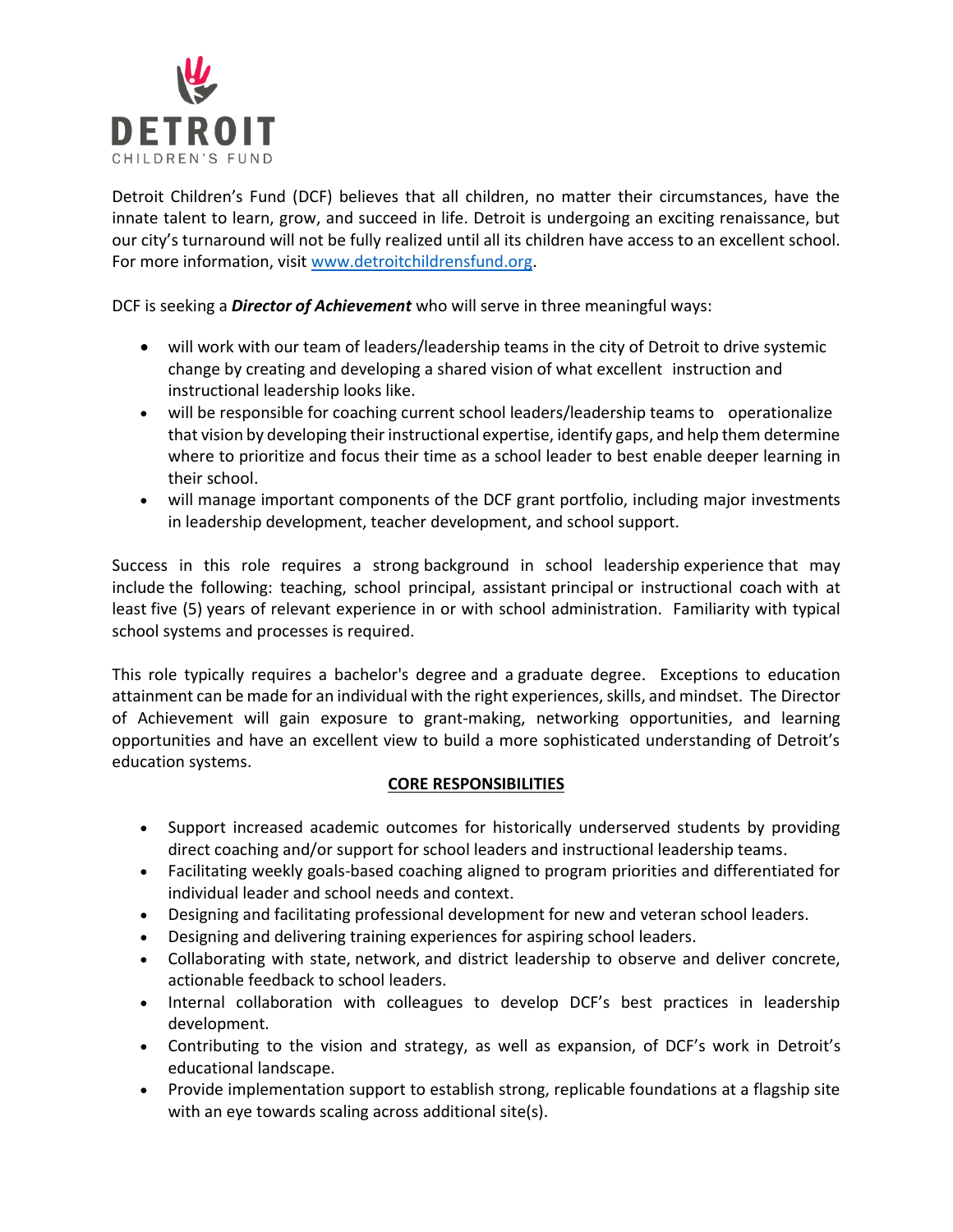- Lead structured capacity building opportunities on a range of topics, including leading equity, lesson and unit internalization, data driven instruction cycles, adaptive leadership, observation and feedback, and professional development delivery.
- Lead ongoing school-based walkthroughs and feedback sessions to ensure that curriculum and instructional systems are being implemented with fidelity.
- Facilitate quarterly step backs to assess progress.
- Support the creation and implementation of foundational systems through review, observation, and feedback on key practices and deliverables.
- Analyze and codify high quality practices and resources from schools who range in their ideological and pedagogical approach.
- Support DCF's school site review services and leverage instructional expertise through the analysis of artifacts of school practice and observations of classroom instruction and school culture.  Provide written feedback and proposed action steps provided to schools.
- Provide support and manage some of DCF's grants portfolio, including but not limited to its investments in talent development.

# **REQUIRED KNOWLEDGE, SKILLS, & ABILITIES**

- Bachelor's degree required; Master's degree preferred.
- Minimum of five (5) years of experience in school administration or related field.
- Familiarity with schools, preferably having worked in either school administration, as a teacher, or school instruction coach.
- You can walk the walk. You have led significant and measurable student academic achievement results in high-needs schools.  School leadership or instructional coaching experience is required.
- A nuanced understanding of the research behind and pedagogy that supports the Common Core State Standards/College and Career Ready shifts.
- An ability to see the through-line of development needs for leaders at the district/CMO and school level, and how their development will impact teachers and students. You design and facilitate learning around equity, content, and leadership that will allow leaders to impact teachers and students.
- A demonstrated and unshakeable belief that all children can achieve, and schools play the most important role in helping them do so.
- Equity is at your core. A lifelong, heartfelt commitment to directly challenging historical inequity and to dismantling systemic racism. A complete commitment to the mission of antiracism/racial equity and school transformation.
- You are an influencer. You hold extremely high expectations of yourself, your colleagues, and your partners. You communicate those expectations in a direct, caring, and motivating way.
- You are a learner. You have a deep hunger for professional growth and continuous feedback.

### **WHAT WE OFFER**

DCF offers competitive pay commensurate with experience in a similar position with the potential for an annual performance-based bonus. The salary range for this position is \$115,000-\$120,000. We also offer an inclusive environment where staff are encouraged to bring their whole selves to work every day. DCF may offer a relocation stipend to defray the cost of moving for this role, if applicable.

#### **HOW TO APPLY**

We recommend including a cover letter in your application addressing why you are interested in DCF and how your experience has prepared you for this position. The priority application deadline for this position